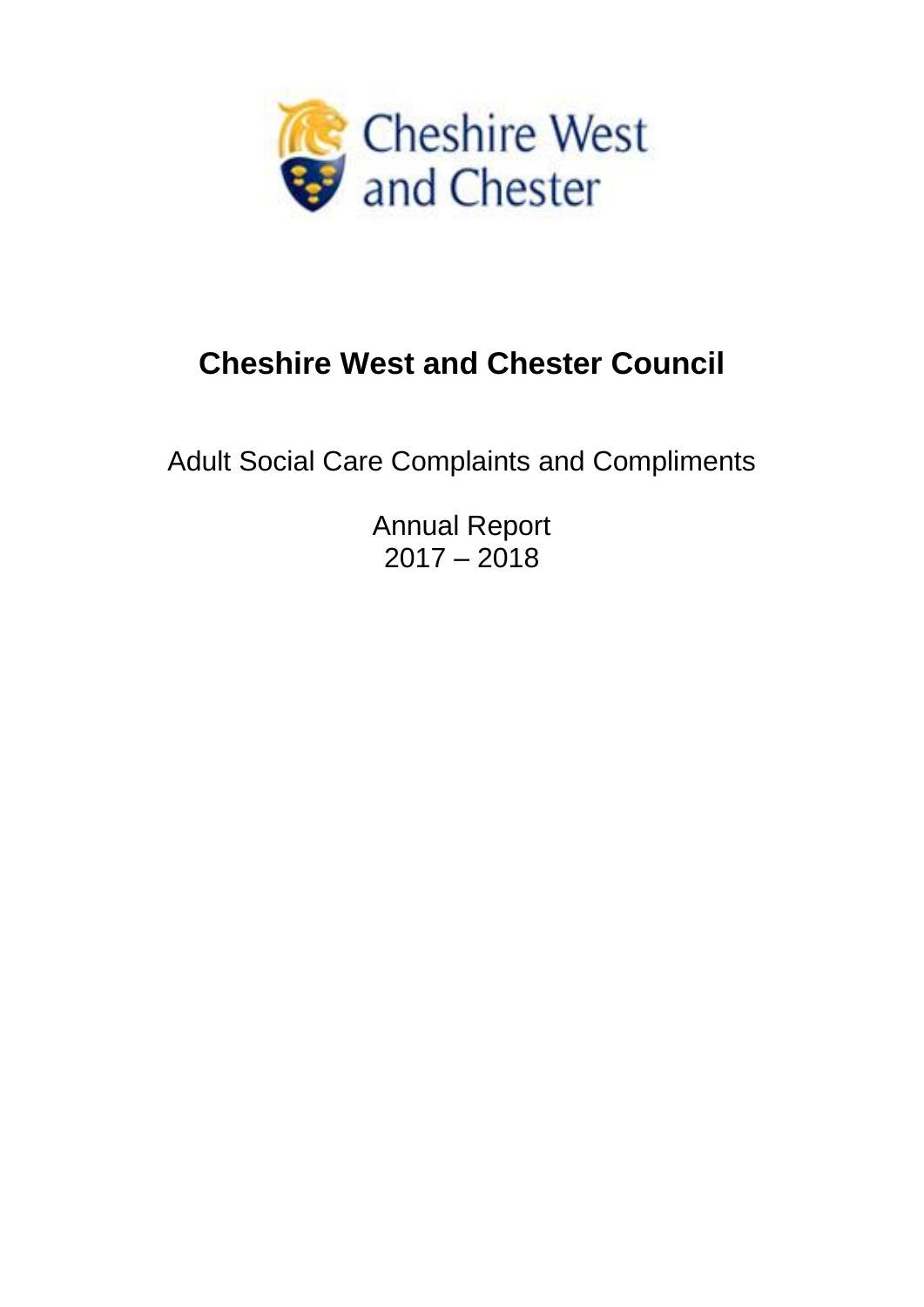# **Introduction**

This report provides information about the Adult Social Care Compliments and Complaints received by Cheshire West and Chester Council during the period 1 April 2017 to 31 March 2018. It highlights performance against statutory timescales for complaint handling and provides assurance that improvements or revisions to services have been identified as a result of listening and responding to both compliments and complaints.

The Council's Customer Relations Team, within the Governance Directorate, was responsible for the coordination of compliments and complaints during this period. The Adult Social Care team are responsible for responding to complaint matters.

In accordance with statutory guidance, responses to complaints received by the Council should be proportionate. Officers are encouraged to resolve matters locally at the first point of customer contact to avoid escalation wherever possible. Concerns raised with the service and resolved by close of play the following day are not counted as statutory complaints. Where this approach does not deliver a satisfactory outcome for the complainant, matters are then directed through the formal complaints procedure.

#### **The objectives of this report are to:**

- be open and transparent about our social care complaints process
- meet our statutory obligation to produce an annual report
- provide clear and concise comparative data on compliments and complaints, including details of complaints broken down by subject and service area
- provide a summary of customer profile and type of customer interaction
- identify service improvements achieved as a result of complaints and compliments

#### **Context**

Whilst considering this report it is important to see the overall picture of Adults Social Care involvement in the Cheshire West and Chester area. During this period 10,482 customers received service from Adult's Social Care teams. 41 formal complaints were handled representing less than 0.004% of service users.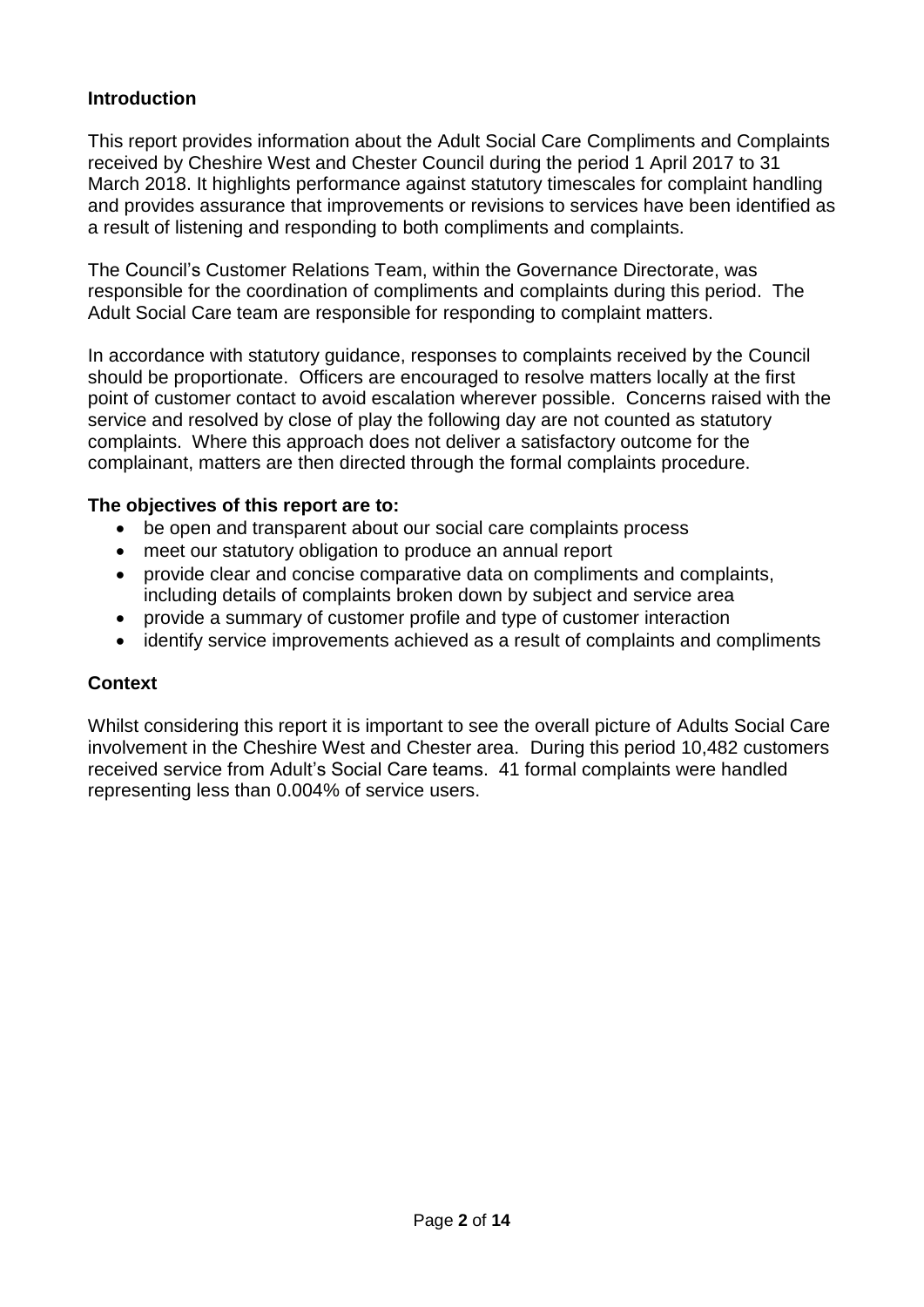# **1.0 STATUTORY COMPLIANCE PROCEDURE**

# **1.1 The Adult Social Care Complaints Procedure**

The Local Authority Social Services Act 1970, as amended by the National Health Services Act and Community Care Act 1990 and the Local Social Services and National Health Service Complaints (England) Regulations 2009, require the local authority to have a procedure for resolving complaints received by, or on behalf of, adult service users.

In accordance with the Local Authority Social Services and National Health Service Complaints (England) Regulations 2009 new procedures for handling complaints came into effect on 1 April 2009. These new arrangements are described in the following sections.

# **1.2 Role of the Customer Relations Team**

The Customer Relations Team act as a central point through which complaints can be made to the Council without the need to refer directly to the service. Complaints can be made via telephone; in writing; through the online social care complaints portal; or directly to the dedicated social care complaints email inbox. Complaints received by the Service are referred to the Customer Relations Team to be processed.

The Customer Relations Team, often in liaison with the Service, will determine whether a complaint is eligible for consideration under the statutory framework or whether an alternative route (safeguarding for example) would be more appropriate.

The Customer Relations Team offer training, advice and support to staff in their consideration of complaints and perform a quality assurance role in the preparation of complaint responses. The Team also liaise with complainants to keep them informed on progress with their complaints, and provide advice about the complaints process and the role of the Local Government & Social Care Ombudsman.

The Team's final role is to coordinate the completion of Learning Action Reports which allow the learning and improvements identified through responding to complaints to be recorded centrally and monitored to ensure implementation of identified, agreed actions in order to improve service delivery.

# **1.3 What is a Complaint?**

Any expression of dissatisfaction about a council service (whether that service is provided by the council or by a contractor or partner) that requires a response. There is no difference between a 'formal' and an 'informal' complaint. Both are expressions of dissatisfaction that require a response".

# **1.4 Who Can Make a Complaint?**

Anyone can make a complaint if they receive a service from Adult Social Care. Complaints can also be accepted from individuals acting on behalf of a service user, for example from an advocate or family member, as long as the service user has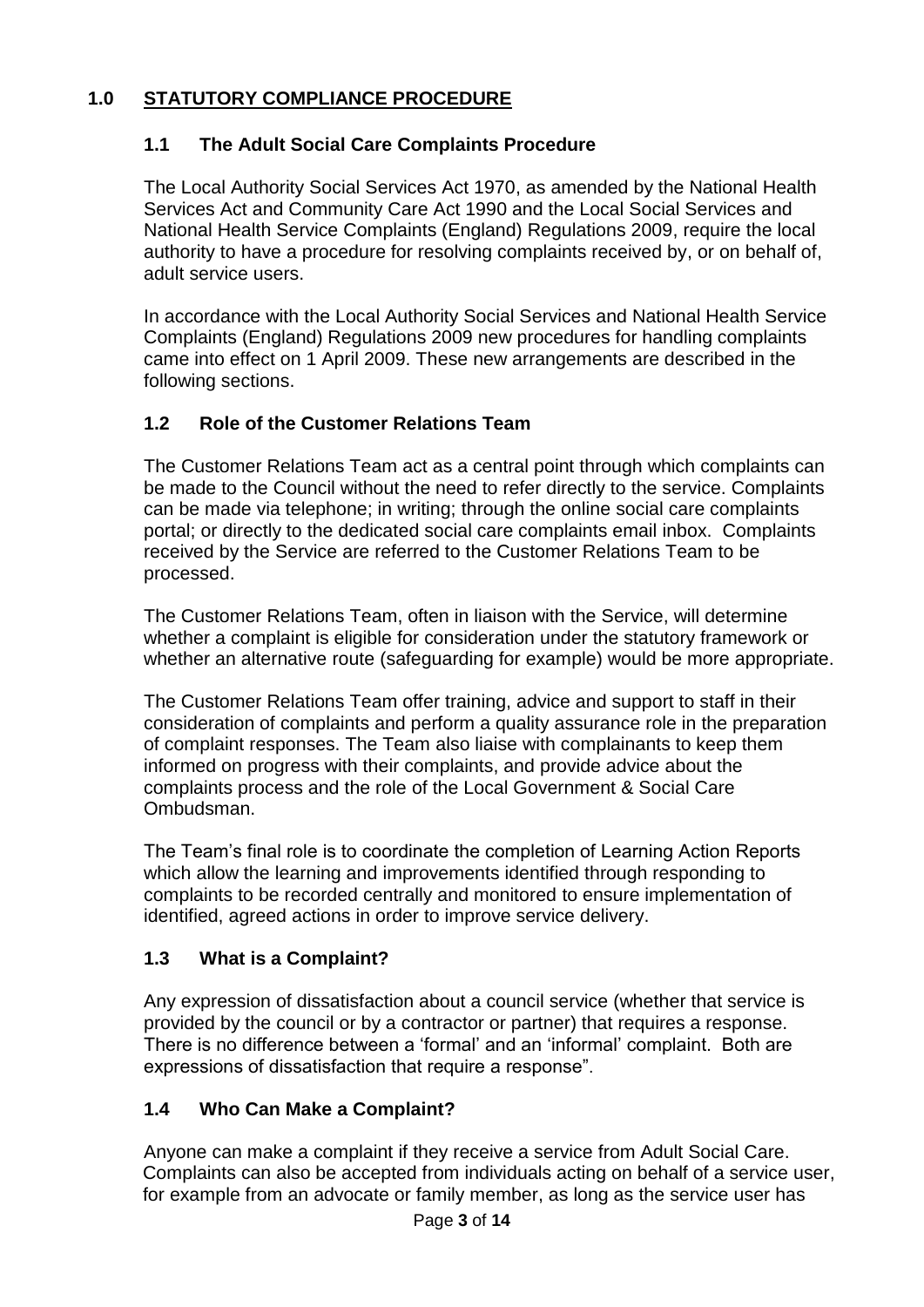given consent. Where a service user's capacity to make informed decisions may be in question, the Customer Relations Team (in conjunction with the Service Team Manager) will look at whether the person pursuing the complaint is acting in the service user's best interests.

People who fund their own care (self-funded users) for services that are regulated by the Care Quality Commission do not fall under this procedure as they are not using Council services.

# **1.5 Adult Social Care and Health Complaints Procedure**

The current Adult Social Care and Health complaints procedure consists of a single response to the complainant, followed by a right of referral to the Ombudsman.

Complaints are provisionally assessed to identify any potential safeguarding risks or concerns. Where safeguarding issues are identified, matters are redirected to be considered under the appropriate safeguarding procedures. Where there are no safeguarding concerns complaints are referred via the Customer Relations Team to a Senior Manager to be considered through the social care complaints procedure. On occasion complaints are also referred through the 'corporate complaints' procedure, as appropriate.

# **1.6 Informal Complaints**

Complaints received directly by the Service (or elsewhere) that can be resolved by close of play the following day, are not required to proceed through the formal complaints process. These concerns/issues are often relatively minor and resolution can most easily be addressed locally through the service.

# **1.7 Formal Resolution**

Complaints considered under the formal procedure are acknowledged within three working days and information is provided to the customer about the complaints process and also the availability of advocacy support.

Complaints are allocated to the relevant Senior Manager who will discuss the complaint, where necessary, with the complainant. The scale and the nature of the investigation are intended to be proportionate to the complaint and may include face to face meetings with complainants; interviews with staff; paper reviews of records; policies and procedures examination, etc.

Responses to all complaints should be concluded within the statutory 6 months deadline unless exceptional circumstances prevent it and an alternative deadline is agreed. However, the Council has set an internal service level agreement to aim to complete non-complex complaints within 20 working days. It is intended that as far as possible complaints should be resolved by a single response although due consideration will be given to any request from a complainant to consider further the outcome of any complaint.

Following conclusion of the complaint process the complainant has the right to pursue the matter further with the Local Government and Social Care Ombudsman (LGSCO) if they feel the matter remains unresolved.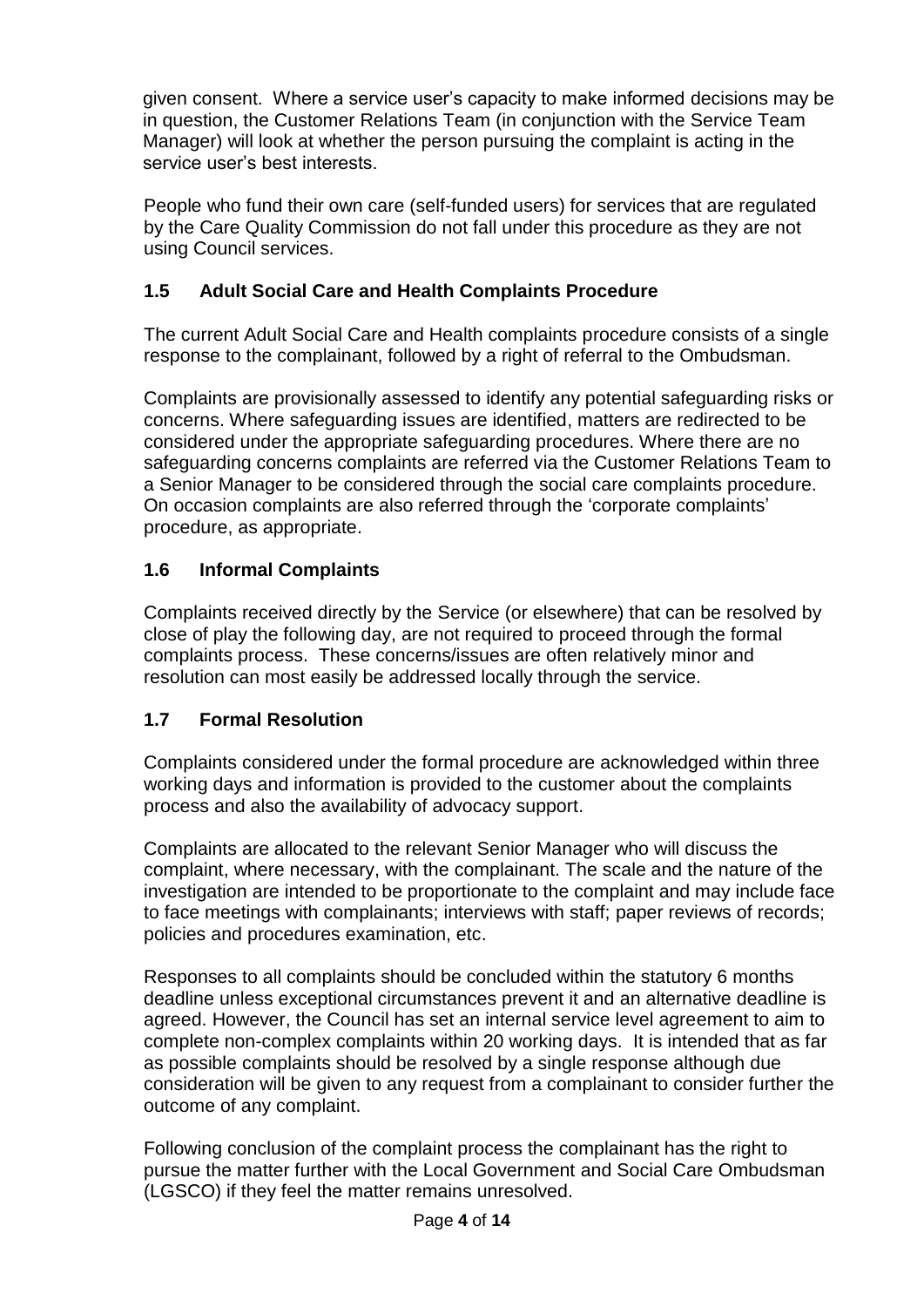# **1.8 Safeguarding**

The Customer Relations Team liaises directly with the Adult Safeguarding Team, and with the relevant Social Care Team as appropriate. Contact is maintained with the Safeguarding Unit to discuss individual complaints and agree appropriate approaches in light of any safeguarding concerns. When Safeguarding thresholds are met, the contact will be dealt with via a Safeguarding investigation, rather than through the formal complaint process.

# **2.0 PERFORMANCE ACTIVITY 2017/18**

### **2.1 Summary of Complaint Activity**

A total of 106 representations were received during the course of the year. Of these, **39 formal complaints** were accepted and responded to, with 9 cases still open as at August 2018.

Of the remaining representations:

- 36 were treated as a 'request for service' (defined as when contact is made for the first time to make a request for something that would not be considered a complaint)
- 9 did not proceed as they were withdrawn by the complainant, usually because the service has resolved the issue to the customers satisfaction without the need to progress a formal complaint
- 20 cases were refused as 'ineligible' as there was a more appropriate alternative pathway to address the concerns raised, such as via the Corporate Complaints process; a Safeguarding investigation, or through enquiries to the Coroner's Office.
- 2 further cases were ineligible due to lack of consent to act on behalf of the service user. Where cases are declined as ineligible under the policy, the complainant is sent a response explaining why they cannot complain under the social care process.

### **2.2 Comparison with Previous Years**

The table below shows the number of representations and progressed complaints for 2017/18 compared with the previous two years.

| Year    | <b>Total no. of</b><br>valid<br>complaints<br>processed | <b>Request for</b><br><b>service</b> | Withdrawn/<br>not pursued | Ineligible /<br><b>Redirected*</b> | <b>Total no. of</b><br>representations<br>considered |
|---------|---------------------------------------------------------|--------------------------------------|---------------------------|------------------------------------|------------------------------------------------------|
| 2017-18 | 39                                                      | 36                                   |                           | 22                                 | 106                                                  |
| 2016-17 | 61                                                      | 34                                   |                           | 34                                 | 136                                                  |
| 2015-16 | 75                                                      |                                      |                           |                                    | 101                                                  |

#### *Table 1: Total number of complaints considered*

*\*Complaints not valid through the Social Care procedure, for example complaints that were being dealt with as Safeguarding investigations, or the complainant was not directly involved with the service user and is therefore ineligible to complain.*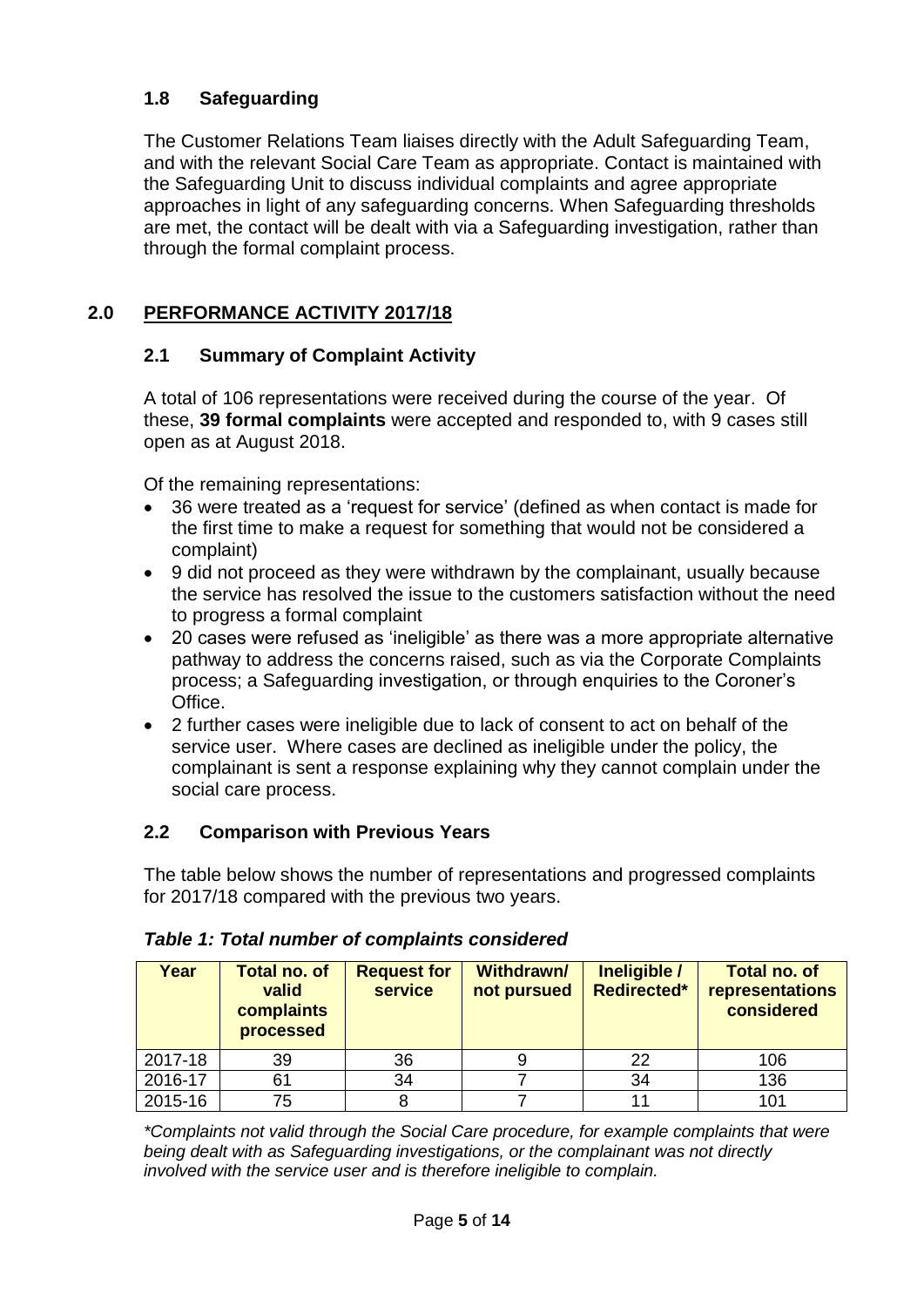The overall figure of valid complaints represents a decrease of 36% in the number of formal complaints investigated by the Council compared to the previous year. In line with this decrease, the total number of representations considered also decreased by 22%.

# **2.3 Number of Complaints - Observations**

The Customer Relations Team continues to focus its efforts on the initial triage of complaints and identifying opportunities for promoting early resolution of issues raised. This is likely to be a contributor to the reduction in the number of complaints entering the formal complaint process.

Within the Reablement and Provider areas there is a strong focus on trying to resolve issues that arise informally to prevent them from escalating to a formal complaint. Initial findings are then shared across all areas of the service so that the learning can be cascaded throughout.

This is also the case for any areas of improvement that have been identified with clear action plans being developed, reviewed and audited.

Members have previously asked for benchmarking or comparative information to be included in future reports. This has proved difficult to obtain from a sufficient number of local authorities willing to participate in the exercise, in time for publication of this report. However, a retrospective analysis of previous years could be provided in future, for example data that is published in relation to 2017/18 could be included in the 2018/19 Annual Report.

# **2.4 Complaint Outcomes**

Table 2 below shows the outcomes of the 41 complaints investigated.

| Year    | <b>Upheld</b> | <b>Partially</b><br>upheld | <b>Not upheld</b> | <b>Outstanding</b> | <b>Total</b> |
|---------|---------------|----------------------------|-------------------|--------------------|--------------|
| 2017-18 | 7(18%)        | 18(46%)                    | 5(13%)            | 9(23%)             | 39           |
| 2016-17 | 13(21%)       | 25(41%)                    | 22(36%)           | 1(2%)              | 61           |
| 2015-16 | 19 (25%)      | 34 (46%)                   | 21 (28%)          | $1(1\%)$           | 75           |

#### *Table 2 - Outcomes and comparisons with previous years*

The percentage of 'upheld' cases has reduced again compared to previous years. However, due to the relatively low number of complaints, the variations in percentages compared with previous years cannot be considered indicative of a trend. Given that complaint investigations are conducted internally, the results continue to offer confidence that the outcomes from complaint investigations remain balanced and objective.

Though formal complaints represent a very small percentage of users, more often than not, fault is identified in the complaint with 64% being upheld/partially upheld. All outcomes from complaints are reviewed and any learning from them shared with the wider service via senior management who view these outcomes as an opportunity to make improvements to service delivery.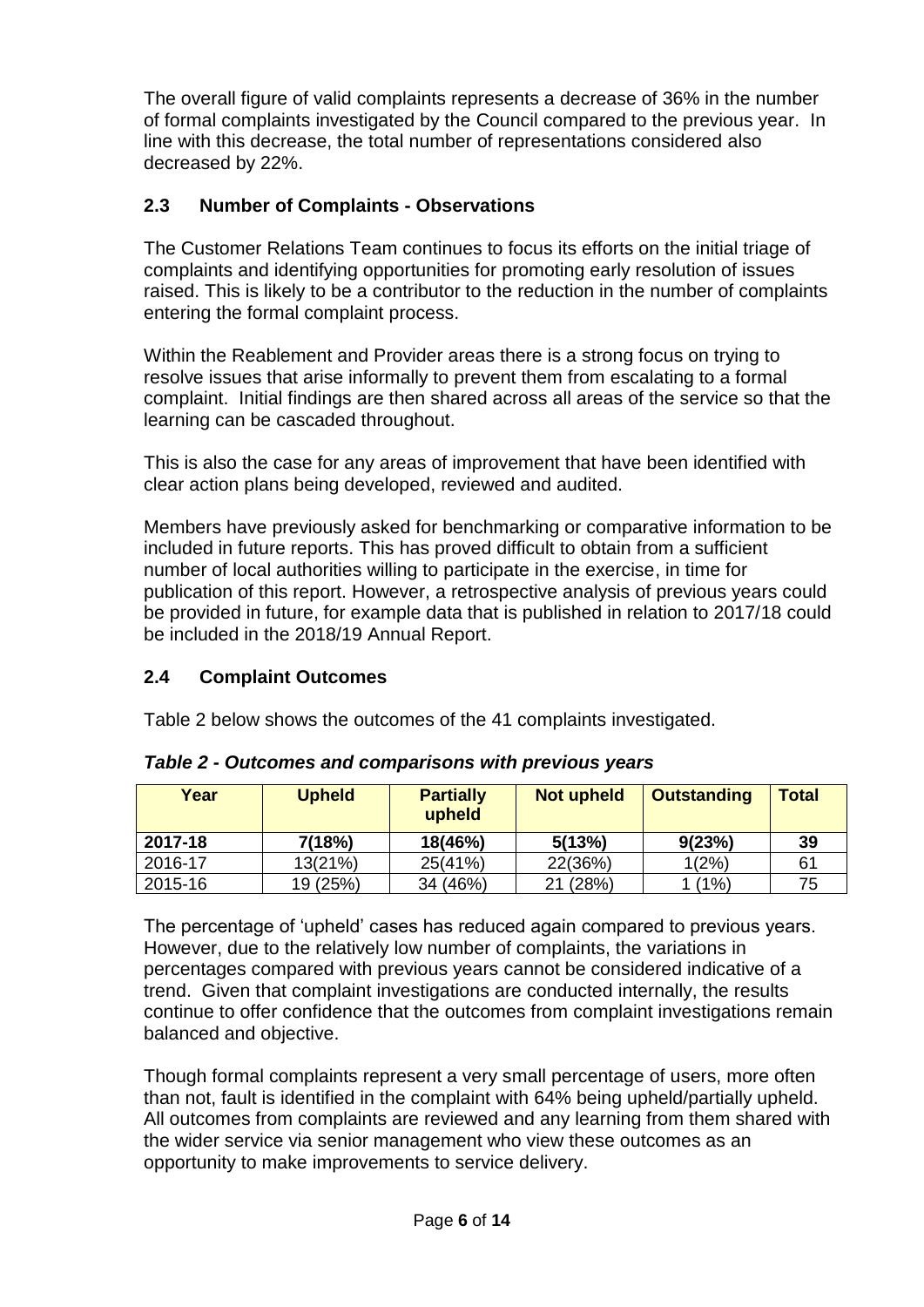As a result of closer integrated working, some complaints contain elements requiring responses from health colleagues in order to fully respond to issues raised by the complainant. These responses are complex and often take longer than the 20 day target. They may also offer different solutions and outcomes that can have an effect on social care responses.

Adult Social Care Senior Managers in discussion with Health counterparts have agreed that some complaints require separate responses from organisations due to their complexity, although when possible one joint response is provided in line with best practice.

# **2.5 Breakdown of complaints received by Service Area**

Table 3 below shows a breakdown of complaints received by each service area.

| <b>Service Area</b>                     | <b>Customer</b><br><b>Numbers</b><br>by Area | <b>Numbers of Complaints Per</b><br>Year |         |         |
|-----------------------------------------|----------------------------------------------|------------------------------------------|---------|---------|
| <b>Prevention and Wellbeing</b>         |                                              | 2017-18                                  | 2016-17 | 2015-16 |
| Northwich & Winsford Patch Team         | 1,350                                        | 5                                        | 13      | 11      |
| Chester, E.Port & Rural Patch Team      | 2,917                                        | 20                                       | 22      | 22      |
| Learning Disability Team                | 1,067                                        | 2                                        | 8       | 4       |
| <b>Occupational Therapy</b>             | 1,873                                        | 0                                        | 5       | 4       |
| <b>Advice and Contact Team</b>          | 559                                          |                                          |         | O       |
| <b>Reablement and Provider Services</b> | 1,771                                        | 0                                        | O       | U       |
| <b>Community Mental Health</b>          | 423                                          | 8                                        |         | 4       |
| <b>Hospitals Social Work Teams</b>      | 495                                          |                                          | 5       | 8       |
| Safeguarding Team*                      |                                              | ŋ                                        | O       | 3       |
| <b>Client Finance</b>                   | O                                            |                                          | 3       |         |
| <b>Commissioned Provider Services</b>   | 27                                           |                                          | 4       | 12      |
| Total                                   | 10,482                                       | 39                                       | 61      | 75      |

*Table 3 – Breakdown of complaint by service area*

*\*relates to complaints about the safeguarding process or the complaint doesn't meet the threshold for initiating a safeguarding investigation.*

Complaints made to the Northwich & Winsford Patch Team have reduced significantly. This could be attributed to earlier engagement via the telephone with an aim to resolving complaints at the earliest stage. This will be something the other Patch Team will implement during 2018/19. The higher number of complaints for the Chester, Ellesmere Port and Rural patch reflecting the higher population in this area.

The reduction in Provider complaints is partially related to the focus on ensuring that Providers are asked to deal directly with complaints in the first instance using their own complaint procedures, although the Council will respond if the complainant remains dissatisfied with the outcome. This is in line with policy, and recognises that Providers are best placed to give an informed and considered response to issues raised about their own services. Since adopting this approach there has been a year on year downwards trend in the number of complaints received by the Council.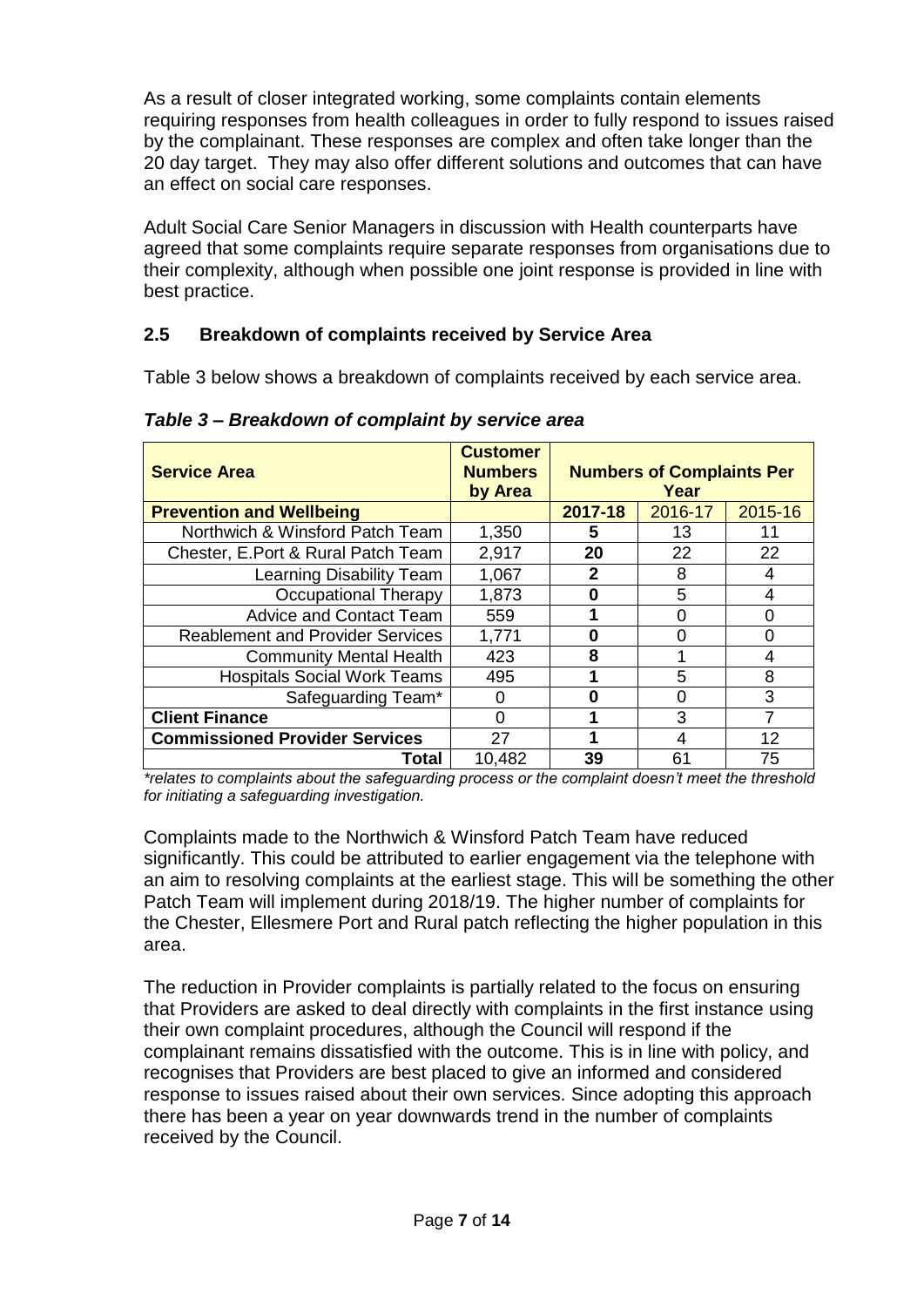The table shows a significant decrease in complaints in respect of learning disability services whereas complaints about mental health have increased by roughly the same ratio. This is probably just a reflection of the two areas being intrinsically linked / interchangeable. Client Finance received only 1 complaint, but this may be because client finance is only an element of a broader complaint made to the social work team, so is not usually recorded separately.

The use of a fact sheet in relation to safeguarding, which is issued at the start of the adult safeguarding process outlining what we can and can't do, is thought to have reduced the number of complaints in relation to the Safeguarding process. Safeguarding issues themselves are dealt with outside of the complaint process as there is a separate requirement to make enquires or cause others to do so, as per the Care Act 2014.

# **2.6 Complaints by Subject**

By their nature, complaints are specific to the circumstances of the individual and cover a wide range of individual experiences, often relating to more than one aspect of a service that has been received. Complaints received by the Council have been classified on the basis of the 'primary' area of concern (subject) raised by the complainant.

Detailed below are the numbers of complaint that fall within each category:

| <b>Complaint Subject</b><br>(primary area of concern) | 2017-18                  | 2016-17 | 2015-16 |
|-------------------------------------------------------|--------------------------|---------|---------|
| Standard / Quality / Appropriateness of               | 25                       | 37      | 37      |
| <b>Service</b>                                        |                          |         |         |
| <b>Ignoring Concerns</b>                              | $\overline{\mathcal{L}}$ | 2       | 0       |
| Appropriateness of service                            | 0                        |         | 0       |
| <b>Issues with Provider</b>                           | 5                        | 5       | 8       |
| Inaccuracies in assessments                           |                          | 3       | 4       |
| Lack of support                                       | 12                       | 17      | 14      |
| Standard of care                                      | 5                        | 9       | 11      |
| Social Worker - Attitude or Behaviour                 |                          | 4       | 11      |
| Social Worker - Communication                         |                          |         |         |
| Communication                                         |                          | 3       |         |
| Financial / Cost Issues                               | 12                       | 17      | 17      |
| Safeguarding                                          |                          | 0       | 3       |
| <b>Total</b>                                          | 39                       | 61      | 75      |

### *Table 4 – Complaint Subject*

The overall downward trend could be attributed to early triage by the Customer Relations team, working closely with Adults Services team, to resolve disputes via further dialogue and/or signposting to alternative remedies. The majority of complaints relate to the general 'quality of service' that people have received. This has been a recurring theme throughout previous annual reports.

The pattern of complaints largely reflects the stresses and strains within the provider market. As a consequence of national reporting about the quality of care, there is a more acute awareness of the quality of care, its availability and its cost. Top-ups for residential care can cause resentment from carers as providers of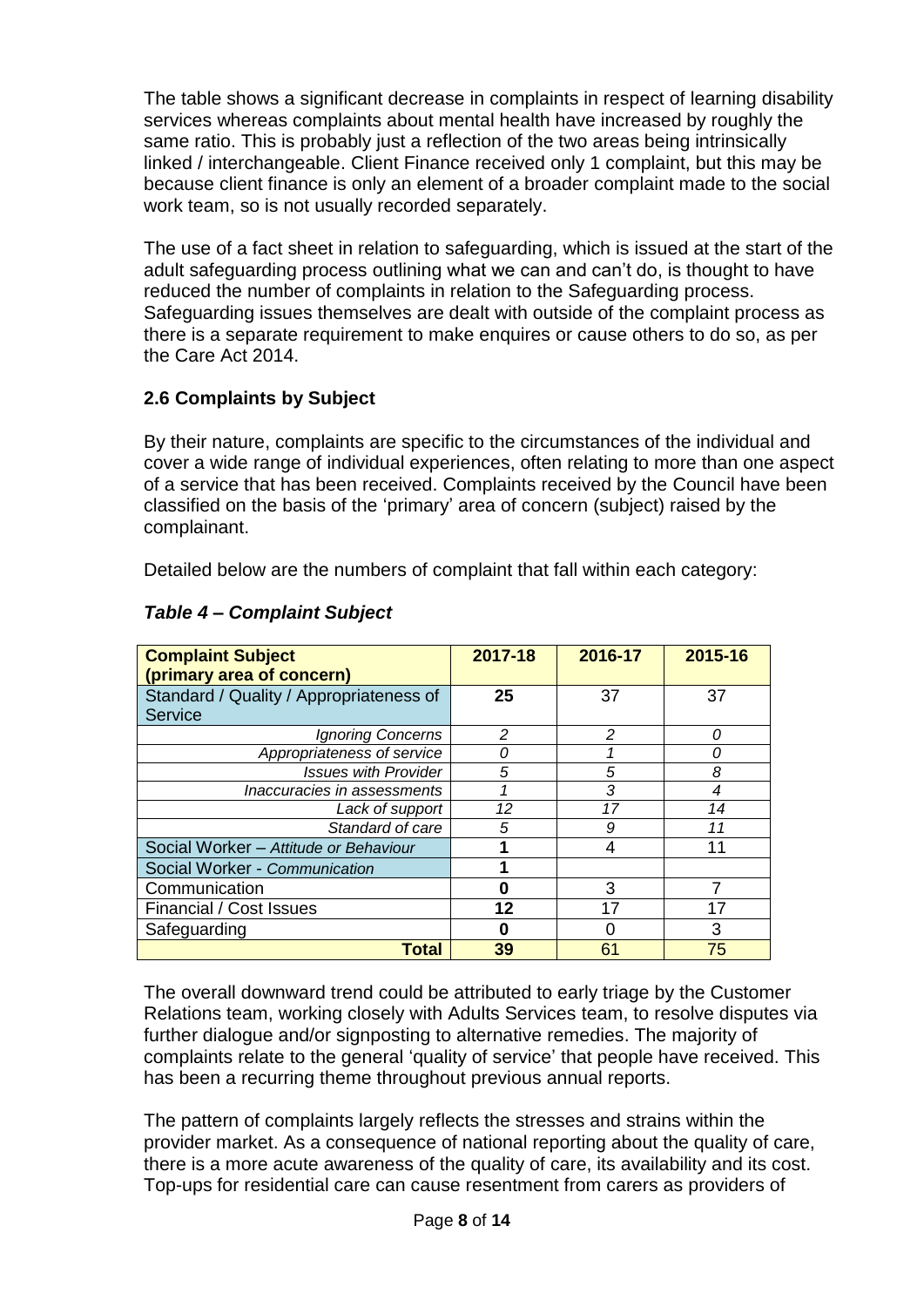residential care frequently ask for more money over and above the agreed contractual rate.

For 2017/18 the Council has requested that providers be more explicit about why they are requesting a top-up to ensure they are being legitimately requested, holding them to the agreed rate when this cannot be evidenced. The Council's approach to setting up direct payments in 2017/18 was made more explicit and the success of this approach can be seen in the reduced number of complaints received by Client Finance.

# **2.7 Complaint Response Times**

In line with the current legislation there is only one stage to the Adult Social Care and Health complaints procedure. There is a requirement for complaints to be resolved within 129 working days (6 months) of the complaint having been made, with a locally set policy of 20 working days for providing complaint responses. This is the timescale which is advertised to complainants.

The table below shows a breakdown of response times in working days of the 30 closed cases. The complaint case that took the longest to conclude was 107 days. All cases to date were concluded within the statutory 6 month timeframe.

| <b>No. of Working Days</b> | 2017-18             | 2016-17 | 2015-16 |
|----------------------------|---------------------|---------|---------|
|                            | <b>Closed cases</b> |         |         |
| 20 working days or less    |                     | 27      | 27      |
| 21-40 working days         |                     | 15      | 30      |
| 41-60 working days         |                     | 13      |         |
| 61-80 working days         |                     |         |         |
| 81-100 working days        |                     |         |         |
| Over 100 working days      |                     |         |         |
| Total                      | 30                  | 61      | 75      |

# *Table 5 – Compliance Rates*

In 2017/18 27% of complaints were responded to within 20 working days compared to 44% in 2016/17. The response times within 20 working days have declined when compared to previous years, but overall the volume of complaints has decreased. One reason for slower responses times is the complexity of cases being submitted that take longer to investigate and form an appropriate response to avoid further escalation. However, improvements in the timeliness of responses remain an area of focus for the service.

Where complaint responses go over 20 days, the service endeavours to ensure the customer is informed of the delay, in advance, providing an explanation for the additional time required and working with them to agree an extension.

# **2.8 Local Government and Social Care Ombudsman (LGSCO)**

The number of Adult Social Care cases referred to the LG&SCO during this reporting period was 7. The volume of cases remains stable from the previous year.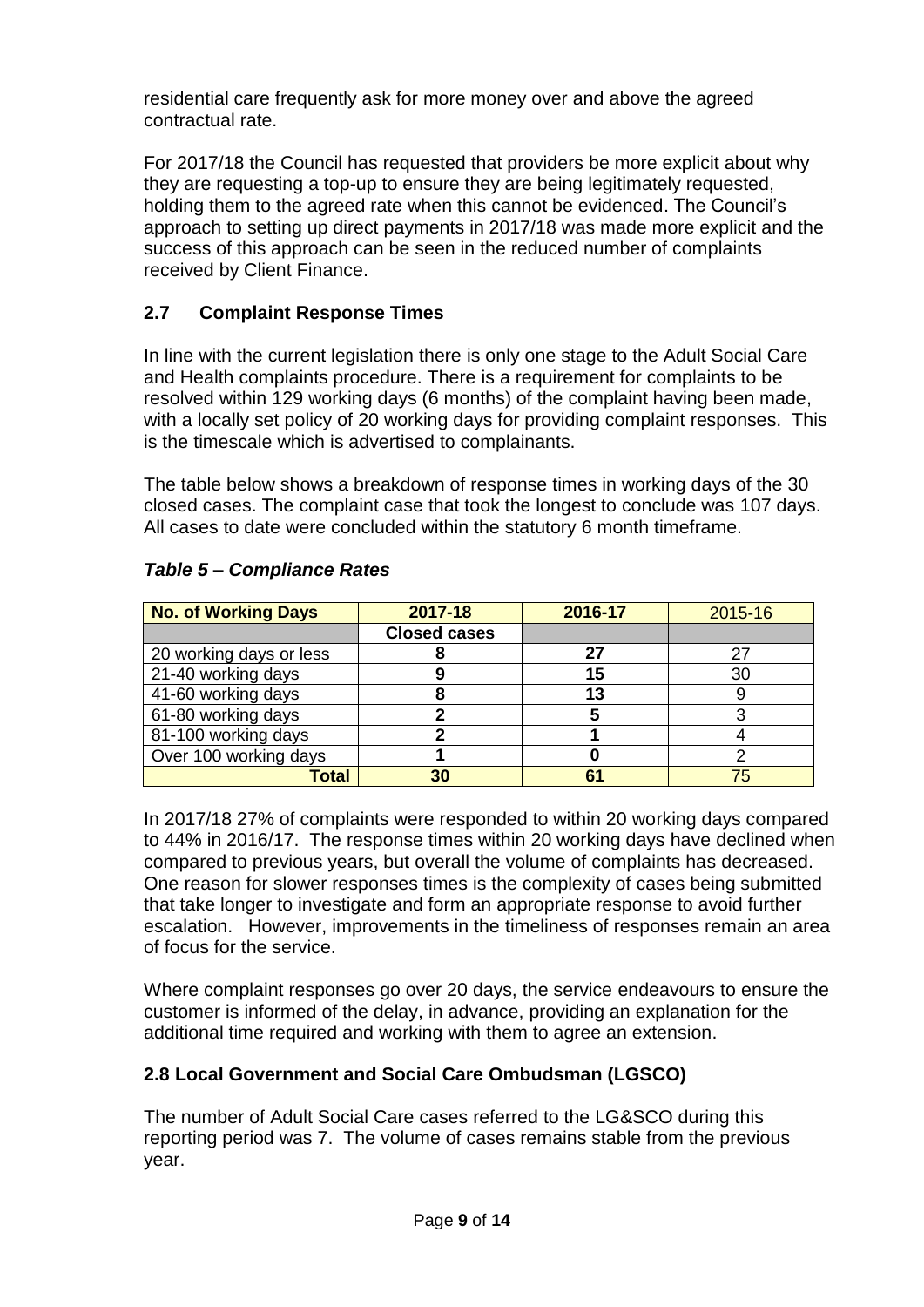Of the 7 cases referred to the LG&SCO, the following outcomes have been recorded:

- 3 were assessed as 'premature referrals' at assessment stage and referred back to the Council's complaint process, and
- 2 were upheld for 'maladministration and injustice'
- 1 the Ombudsman decided not to investigate
- 1 was Not Upheld.

Additionally, 1 case was reported that crossed over between Adults and Children's Social Care relating to the Transitions team. This case was upheld for maladministration and injustice.

The LG&SCO Annual Review Letter for 2017-18 highlights that 12 complaints and enquiries on Adult Social Care cases were referred to them. The difference can be explained by the fact that the LG&SCO report on a different calendar basis to us (i.e. when they make a decision rather than when a complaint is received), and in addition do not necessarily inform us of cases where they refer the customer to come back to us for local resolution. This would usually be when the customer has approached the LG&SCO before attempting to access the Council's own complaint process.

Those complaints that were upheld were of an extremely complex and individual nature and the remedies, requiring service review of the processes and/or polices, will service to strengthen delivery of services in the future. Given the matter concerned very specific and individual circumstances of service users and all the Ombudsman recommended remedies have been actioned it is unlikely there will be a reoccurrence of complaints on similar issues.

The Authority remains committed to ensuring the complaints process continues to develop and remains open, transparent and accessible to those who need to use it.

# **2.9 Point and Method of Receipt of Complaints**

The Customer Relations Team has recorded both the 'point of receipt' and 'method of receipt' of complaints into the Council. This intelligence can help support service improvement decisions.

Table 6 shows that the established systems for ensuring that complaints are directed to the Customer Relations Team for co-ordination are working well, with those sent into the service re-directed to the Customer Relations Team. While Table 7 shows an increase in preference of customers for contacting us using the on-line complaint form.

| <b>Point of receipt</b>        | 2017-18 | 2016-17 | 2015-16 |
|--------------------------------|---------|---------|---------|
| Service Area                   |         | 24      | 22      |
| <b>Customer Relations Team</b> | 28      | 33      |         |
| <b>Director</b>                |         |         |         |
| <b>Chief Executive</b>         |         |         |         |
| Other                          |         |         |         |
| Total                          | 39      |         |         |

### *Table 6*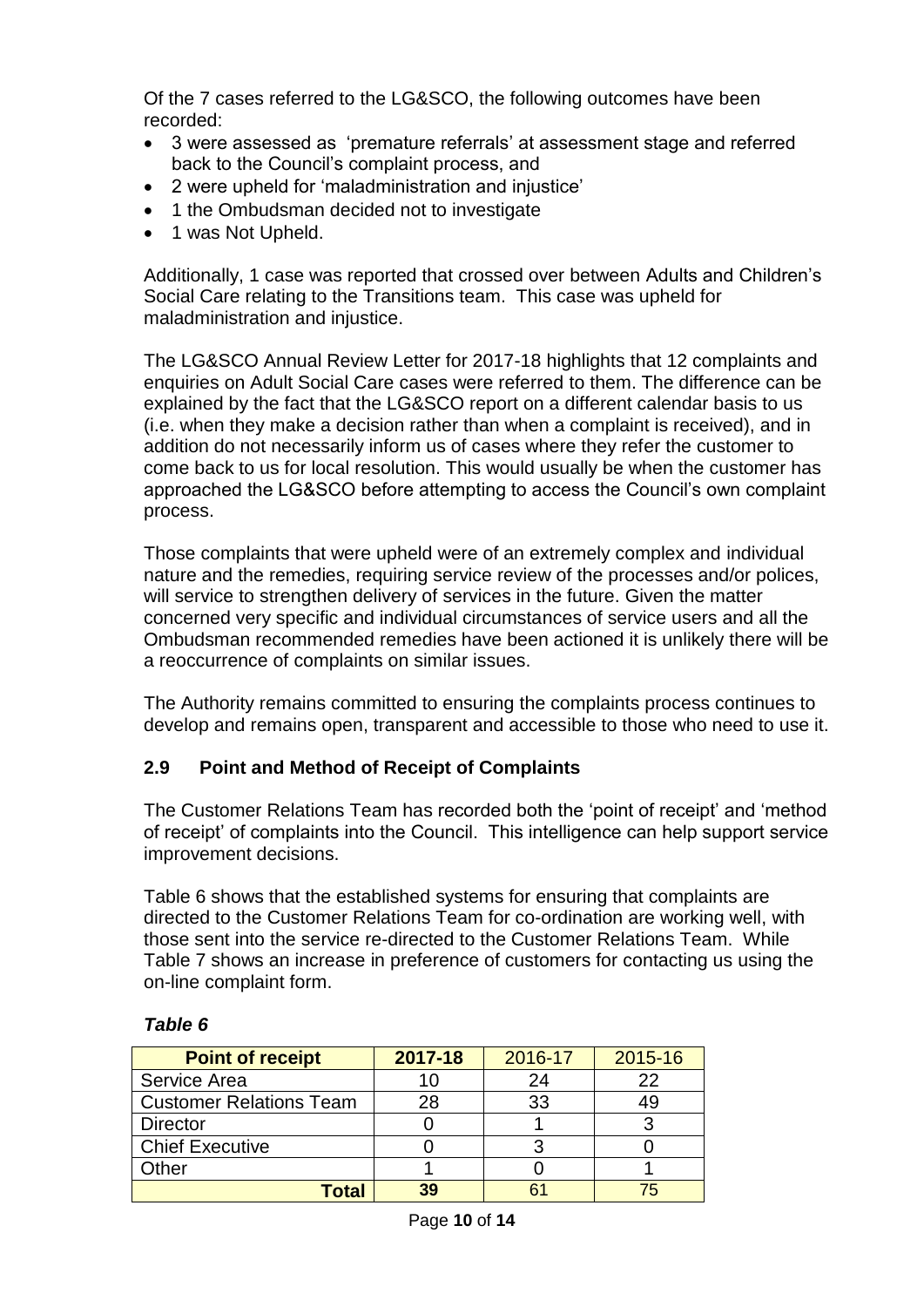# *Table 7*

| <b>Method of receipt</b> | 2017-18 | 2016-17 | $2015 - 16$ |
|--------------------------|---------|---------|-------------|
| Letter                   |         | 26      |             |
| Telephone/verbal         |         | 13      | 15          |
| Email                    | 21      | 16      | 29          |
| Online complaints        |         |         |             |
| Feedback Form            |         |         |             |
| Total                    | 39      |         | 75          |

# **3.0 COMPLIMENTS RECEIVED**

The service recorded a total of 311 compliments during the year, which represents a 3% increase on the previous year's figures of 301.

### *Table 8*

| <b>Year</b>               | 2017-18 | 2016-17 | $ 2015 - 2016 $ |
|---------------------------|---------|---------|-----------------|
| <b>No. of Compliments</b> | 310     | 301     | 275             |

A selection of compliments recorded is included below as examples:

#### **From NHS colleague about MH social worker:**

*"Just thought I would let you know that I've spoken with Dad, who wanted to pass on his thanks to you. He spoke very highly of you and felt that you always reassured him with your regular communication…Dad said that he could not fault you in anyway and knows how hard you have tried to engage his son."*

### **Prevention & Wellbeing:**

*"My father xxxx was under your care until he passed away a few months ago, you looked after his best interests for 3 years because of problems with a members of our family. I would like to take this time to thank your department and especially xxxx for the time and effort spent trying to help my father try and get some sort of normality into his last few years of life."*

### **Reablement Team:**

*"Your reablement worker attended my client who has dementia, she has been selfneglecting her personal care for months due to paranoid beliefs that she was being watched. This issue has caused great concern and stress to her husband and family, and many aborted attempts to persuade this lady to engage in her personal care routine.*

*The reablement worker visited on Tuesday, and following her intervention this lady completed her personal care to the absolute delight and relief, not only to xxxxxxx, but to her husband and the family. One particular approach the reablement worker used was to cover the mirror which was brilliant and not thought of my myself, family or CPN's."*

### **3.1 Compliments by Service Area**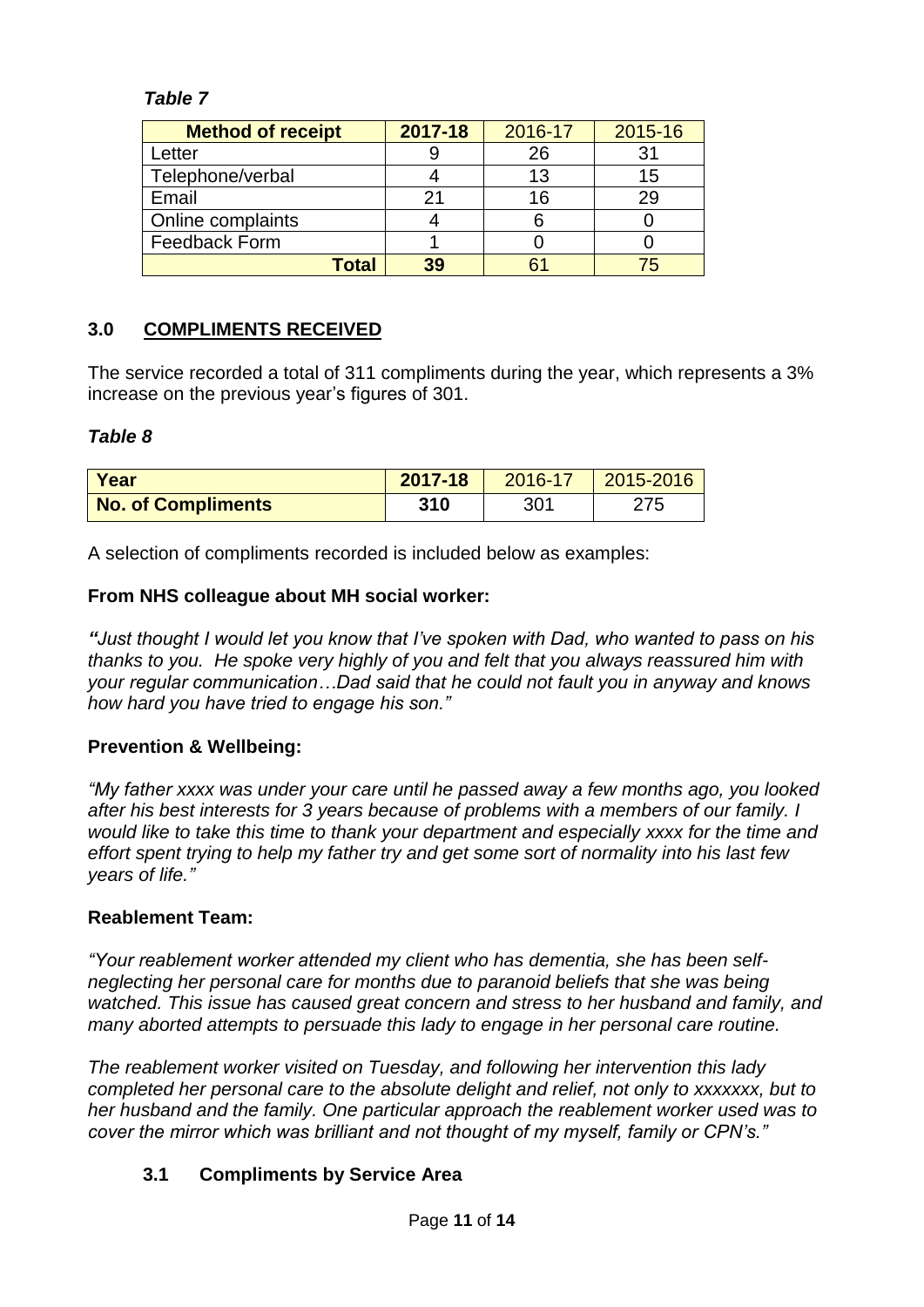### *Table 9*

| <b>Service Area</b>                     | <b>Number of Compliments Received</b> |         |         |  |
|-----------------------------------------|---------------------------------------|---------|---------|--|
| <b>Prevention and Wellbeing</b>         | 2017-18                               | 2016-17 | 2015-16 |  |
| Northwich & Winsford Patch Team         | 18                                    | 14      | 21      |  |
| Chester, E. Port & Rural Patch Team     | 9                                     | 6       | 10      |  |
| <b>Learning Disability Team</b>         | 10                                    | 25      | 28      |  |
| <b>Occupational Therapy</b>             | O                                     | 6       | 15      |  |
| <b>Advice and Contact Team</b>          |                                       |         |         |  |
| <b>Reablement and Provider Services</b> | 0                                     |         |         |  |
| <b>Community Mental Health</b>          |                                       |         |         |  |
| <b>Emergency Duty Team</b>              | O                                     |         | 2       |  |
| <b>Hospitals Social Work Teams</b>      | 3                                     | 13      | հ       |  |
| Safeguarding Team                       |                                       |         |         |  |
| <b>Client Finance</b>                   |                                       |         |         |  |
| <b>Commissioned Provider Services</b>   | 264                                   | 224     | 191     |  |
| Total                                   | 310                                   | 301     | 275     |  |

# **4.0 PROFILE/CATEGORY OF COMPLAINANTS**

A summary of customer profile and type of customer interaction has shown the following:

#### *Table 10*

| <b>Person making the complaint</b> | 2017-18      | 2016-17 | 2015-16 |
|------------------------------------|--------------|---------|---------|
| Care recipient                     | 11           | 15      | 14      |
| Parent/s                           | 5            | 6       | 2       |
| Grandchild                         |              |         | 2       |
| Husband / Wife                     | 3            | 5       | 8       |
| Sibling                            | $\mathbf{2}$ | 3       |         |
| Executor                           |              |         |         |
| Son / Daughter                     | 16           | 27      | 39      |
| Advocacy service                   |              |         | 5       |
| Friend                             |              |         |         |
| <b>Total</b>                       | 39           | 61      | 75      |

Advocacy services have been promoted in teams and we are seeing increasingly complex cases requiring advocate involvement particularly in older people's services.

### **5.0 LEARNING AND SERVICE IMPROVEMENT**

The Council has identified areas and opportunities from which learning can be taken from the complaints and the compliments process and used to improve future service delivery.

### **5.1 Learning from Complaints Cases**

There have been a number of valuable learning points from complaints cases which have led to practice service improvements, and the following examples highlight the changes made: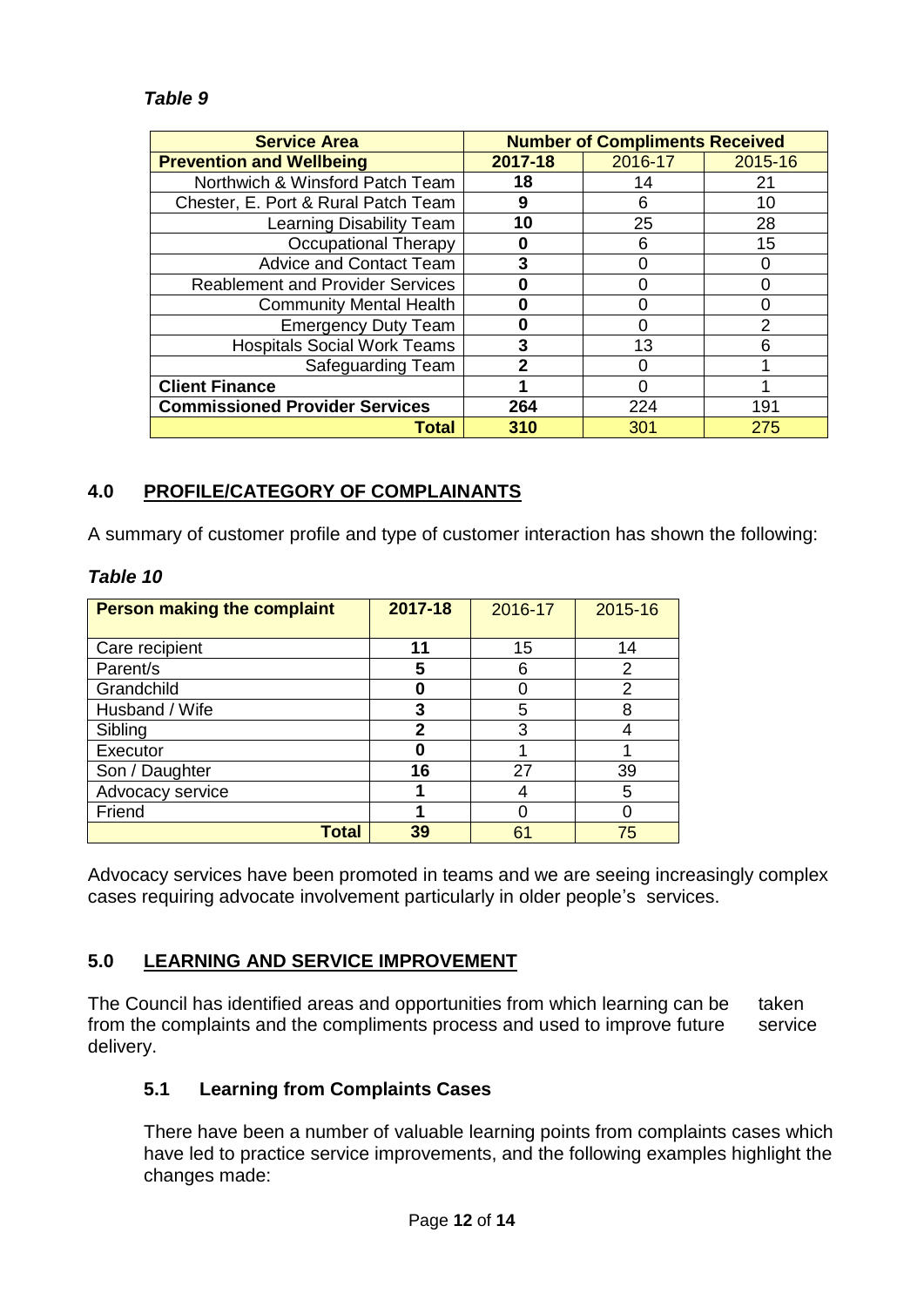- Social workers will ensure that all family members are advised both when there are concerns regarding their relatives and when those concerns are resolved.
- Assessment and management of risk in relation to people living in the community to be reviewed.
- Further work undertaken when setting up care payment agreements to ensure client and family members are fully aware of their obligations.

# **5.2 Policy and Procedure**

- A revised Adult Social Care Policy and Procedure documentation was approved, published and used operationally during 2017-18 following several, well received, training sessions.
- Intranet and Internet data was reviewed to ensure complaint information and guidance for staff and customers is up to date and reflects current processes.
- The Adult Social Care Complaint Toolkit was successfully launched and put into operation following several small group training sessions, to further support them in responding to complaints.
- A new Complaint Management System has been commissioned

# **5.3 Communication**

Adult Social Care and the Customer Relations Team work closely together and share relevant information to progress complaints and keep the customer informed of progress and anticipated completion date. This ensures that complainants have confidence in the process and receive a meaningful response.

Improved internal communications and appropriate peer review will ensure that complaints are answered in full with a satisfactory remedy. The aim is to reduce the number of complaints escalated to the Local Government & Social Care Ombudsman, and those that are should be closed after initial enquiries as the cases have no grounds for further investigation.

To ensure teams learn from issues raised team managers include updates in staff briefings, conferences and individual supervision of investigation outcomes of complaints issues raised. This process highlights both negative and positive comments which assist with service improvement transfer into practice.

Compliments and complaints learning points are discussed in teams and team meetings, as well as with the individuals in their supervision meetings.

### **5.4 Professional Practice**

The Authority takes seriously the range of professionals it employs and who are required to register with professional bodies as part of their fitness to practice. It requires Social Workers to develop evidence which is submitted to the Health and Care Professions Council (HCPC) as part of an annual registration process.

Internally, employee supervision ensures that Council officers are meeting the requirements of these professional bodies through performance management.

### **5.5 Personal Development**